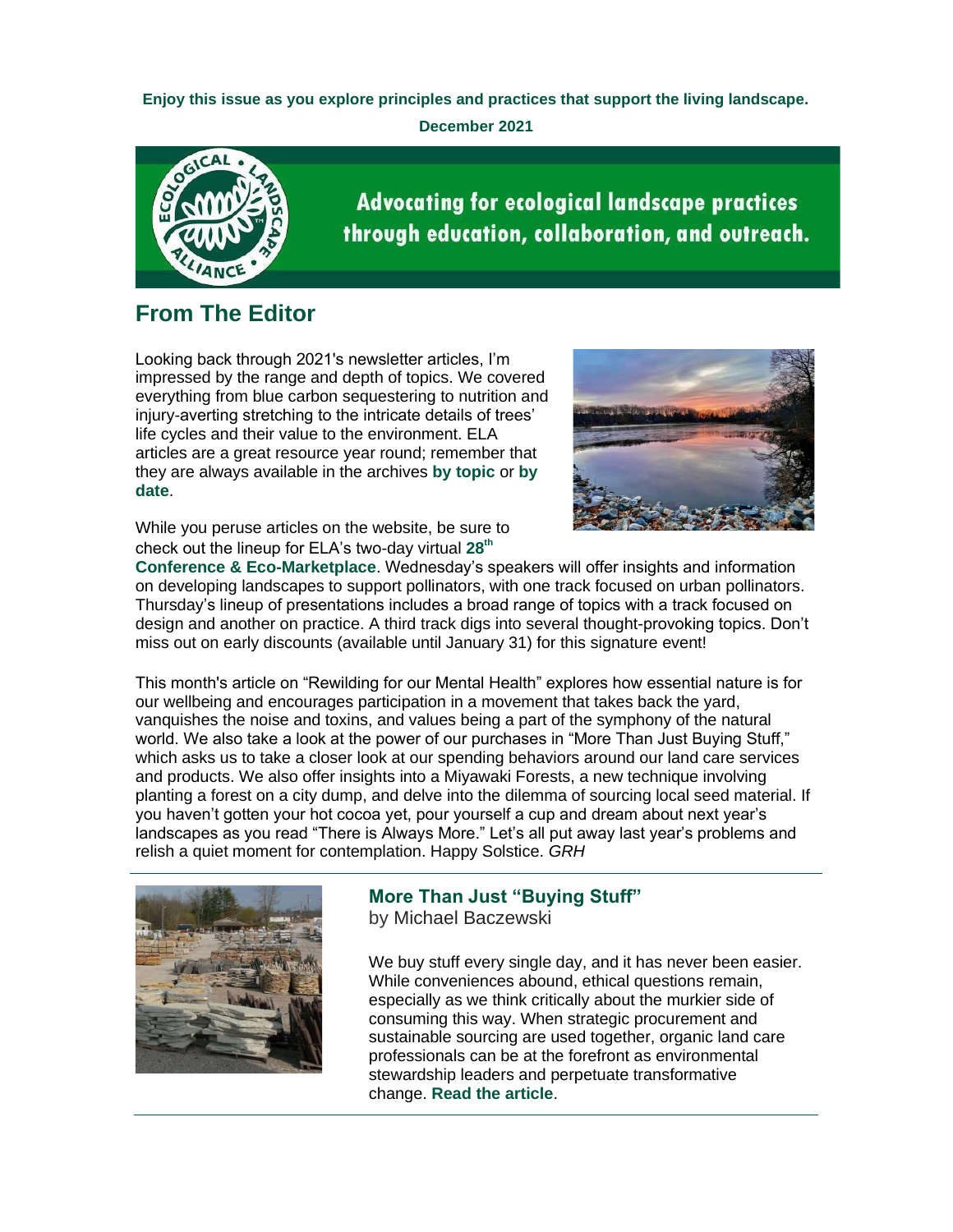

## **Miyawaki Forests: Boosting Biodiversity and Climate Resilience**

by Maya Dutta

Miyawaki Forests are dense, biodiverse pocket forests that aim to recreate the relationships and succession of a natural forest. By densely planting a very biodiverse array of native species, such forests encourage collaboration between the plants, fungal and microbial life in the soil, resulting in fastgrowing forests with high survival rates. **[Read the article](https://r20.rs6.net/tn.jsp?f=001IZqFAGNN9wKMqxWmXjekIsY540JcLZyjYNhdiKW87EPCIMGmHIqGlF-av35yaJ-pAM9KSzElJNK0L063cSEoJCJjdBzjcCA8ZVXP-yku1Wq-qHZf7B9XhuXlpFVoG-UlliFc85YyCGuWq-eWVfgjYuR3TA6R622Kbvd7U2C9wpizyMG5E6oOiaastyhbN04EtPUTo6BinWeIR79tWAfV7yJMOGUn8miWyGVX0VLGMLtVNtMAy94zzZ2JFWZ9BKD-t1lQxPMmCQk=&c=w9-lEzoSbRsZOWy6vlmE0fbSR-ITp2LcCOgQpKsvoB4u_GlIYYpq2A==&ch=-N6DkPvhqcXsrAmjtxihP4KCiApqhKu-VX6T2lttJaKHcui7Au-s8w==)**.



## **Eco-Answer from the Pros: Sourcing Native Seeds**

Contributors: Dan Wilder, Neil Diboll, Mark Fiely

I am currently working on a pollinator project in Staten Island, NY. I'm planning on growing native plants from seeds. Suppose I were to procure seed from Prairie Moon Nursery (Winona, MN) in order to add more diversity. Would I be helping or hindering as these seeds originate from a different ecoregion? **[Read the Pros' answers](https://r20.rs6.net/tn.jsp?f=001IZqFAGNN9wKMqxWmXjekIsY540JcLZyjYNhdiKW87EPCIMGmHIqGlF-av35yaJ-pzAdyqZ4IfDgc1SX2VVCEX1RTtr2mRJhPwFNMyfWnQWoUC6_w_dHmkMHCN8Pr9HmZTi7tNqmig8nepk0wzCx4GeKgeds9-uteO5ryL3HKwXVX-vMIikuLDq8UCPE7AlfAg9CASwQJzSCUnKEdFYN2sdX0SqeeJZKyiQ0SP9qBsl0PDENvhGvONIA-Cw2xYlVuDhIWMAAfJYA=&c=w9-lEzoSbRsZOWy6vlmE0fbSR-ITp2LcCOgQpKsvoB4u_GlIYYpq2A==&ch=-N6DkPvhqcXsrAmjtxihP4KCiApqhKu-VX6T2lttJaKHcui7Au-s8w==)**.

ELA members have spent hundreds of hours learning the best ecological solutions to problems in the landscape. You can benefit from all that accumulated knowledge by asking our experts. If you are stumped by a problem in your landscape or are looking for a second opinion on a potential solution, ask ELA's EcoPros**. Click to [send your](mailto:newsletter@ecolandscaping.org)  [questions,](mailto:newsletter@ecolandscaping.org)** and if you need additional help, refer to the listing of ELA Professionals.



## **Rewilding Is Good for Our Mental Health** by Lillian Harris

We know that rewilding is good for nature. But is that the only reason we should get on board with rewilding? I'd like to share some reasons why rewilding is not just good for nature, it is also good for *us*. Specifically, for our mental health. **[Read](https://r20.rs6.net/tn.jsp?f=001IZqFAGNN9wKMqxWmXjekIsY540JcLZyjYNhdiKW87EPCIMGmHIqGlF-av35yaJ-p_hTEbUzDWhhjoyDonu1EEvrmjK0NJrWYT3JRDVM8X4whdyIOqXHiNAfuWKN3LSlslPMQZMjG9jbdjMCIDdv9Fwi3rU-EiDqnXwbOauCvHKAYhSk130RnGCRTlu7gQdhAS64NIAeCuQfYaU5d4DWvdB9UUtfZYemwPcywW2tDOa4H85bFE6p8n6Haks-tj50ew5xGaH2AFTA5rDtT1hCaAPiUOyCoFg5R&c=w9-lEzoSbRsZOWy6vlmE0fbSR-ITp2LcCOgQpKsvoB4u_GlIYYpq2A==&ch=-N6DkPvhqcXsrAmjtxihP4KCiApqhKu-VX6T2lttJaKHcui7Au-s8w==)  [the article.](https://r20.rs6.net/tn.jsp?f=001IZqFAGNN9wKMqxWmXjekIsY540JcLZyjYNhdiKW87EPCIMGmHIqGlF-av35yaJ-p_hTEbUzDWhhjoyDonu1EEvrmjK0NJrWYT3JRDVM8X4whdyIOqXHiNAfuWKN3LSlslPMQZMjG9jbdjMCIDdv9Fwi3rU-EiDqnXwbOauCvHKAYhSk130RnGCRTlu7gQdhAS64NIAeCuQfYaU5d4DWvdB9UUtfZYemwPcywW2tDOa4H85bFE6p8n6Haks-tj50ew5xGaH2AFTA5rDtT1hCaAPiUOyCoFg5R&c=w9-lEzoSbRsZOWy6vlmE0fbSR-ITp2LcCOgQpKsvoB4u_GlIYYpq2A==&ch=-N6DkPvhqcXsrAmjtxihP4KCiApqhKu-VX6T2lttJaKHcui7Au-s8w==)**



### **There's Always More** by Cathy Weston

No matter how thorough the weeding job, there are always more — weeds, invasives, or garden thugs. Sometimes it seems like the work is never-ending. "There is always more" could be the sub-title of this gardener's life and the life of every gardener I know. When I get discouraged, I try to remember that there is always more joy to gardening, too. **[Read the article.](https://r20.rs6.net/tn.jsp?f=001IZqFAGNN9wKMqxWmXjekIsY540JcLZyjYNhdiKW87EPCIMGmHIqGlF-av35yaJ-pZlP42YEdvrj_ml1pfncHDKkJfYfnygMMWzNbYnpsBdksua5NKGZlXWTrdsiDYZhbS-NgmVC3zh5S6nKPRWAaOaJRzYTjg5qtATqtZ8JOaOSEgptmQ7Kl3iWnEoHXizrKWk9BJkZT1FziN-gumbuFO3A-wstLEx9-fIuvjzIzxmeuFS1ChekaJI2UgiCGtlJrf5O5XvGlM1E=&c=w9-lEzoSbRsZOWy6vlmE0fbSR-ITp2LcCOgQpKsvoB4u_GlIYYpq2A==&ch=-N6DkPvhqcXsrAmjtxihP4KCiApqhKu-VX6T2lttJaKHcui7Au-s8w==)**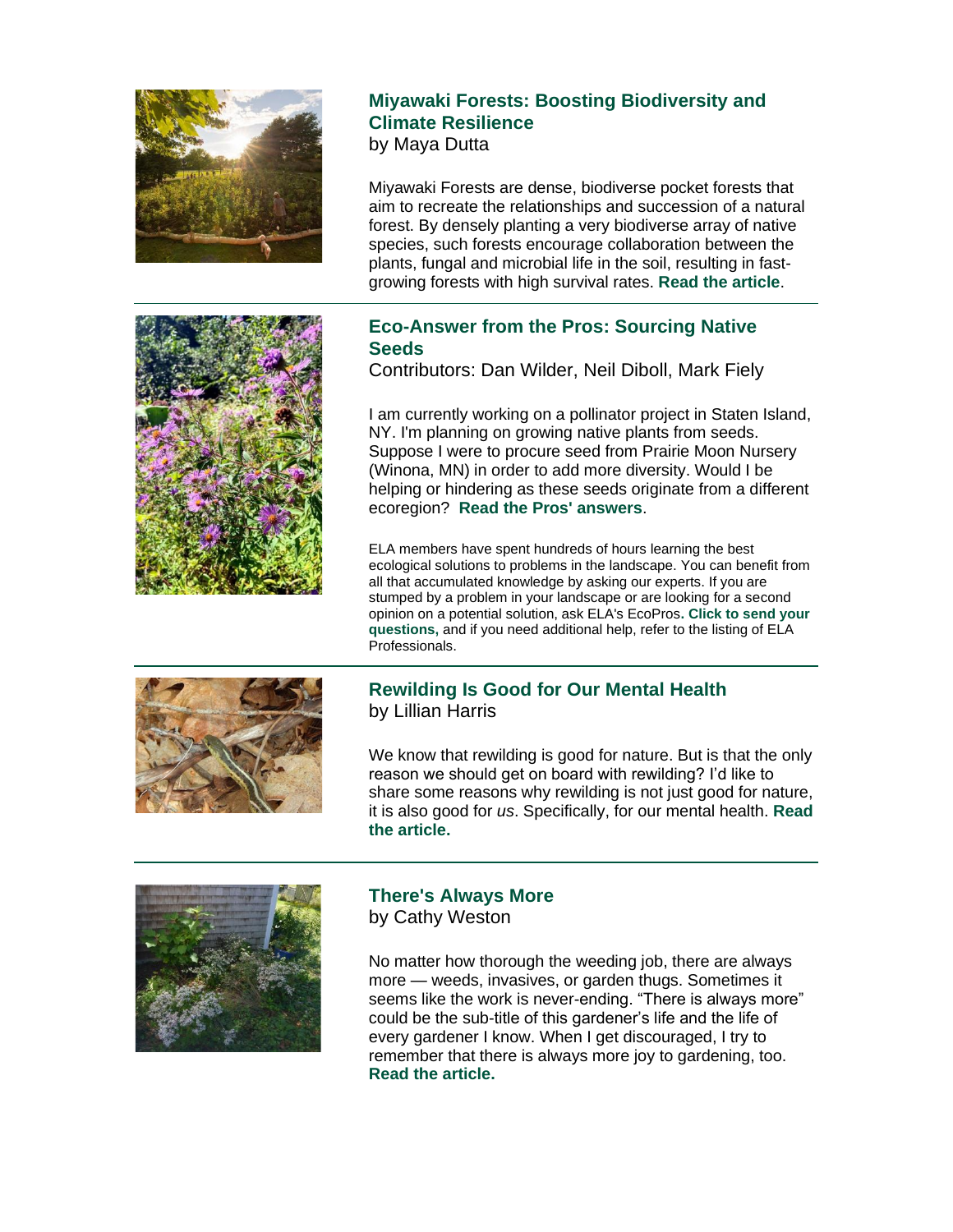# **Our Advertisers**



### **Nature Works Land Care Is Hiring! (Lee, MA)**

Nature Works, an ecological landscape company(Lee, MA) is hiring for the following positions: Project Manager, Fine Gardener/Horticulturist, Organic Lawn Care Technician, Landscape Construction and Garden Maintenance Team Members and Leaders. Seeking responsible, self-motivated, and team-oriented individuals. Excellent pay and benefits including PTO, 401 K, health insurance contribution, annual bonus and ongoing educational opportunities. Opportunity for growth in all positions. Please email work history and references to **[natureworksorganiclandcare@gmail.com](mailto:natureworksorganiclandcare@gmail.com)**. Learn

more at **www[.natureworkslandcare.com/careers](https://r20.rs6.net/tn.jsp?f=001IZqFAGNN9wKMqxWmXjekIsY540JcLZyjYNhdiKW87EPCIMGmHIqGlF-av35yaJ-pauRq78EK_EpPEHtRSwvReMFG8ATbx2YRfWJHdYQ0_OU0ch98FUK0ZyoyfqifOs7DN4I1p7_7mb5lMLLUbnpiLETlEKLVs24aaItUpcgLIMY=&c=w9-lEzoSbRsZOWy6vlmE0fbSR-ITp2LcCOgQpKsvoB4u_GlIYYpq2A==&ch=-N6DkPvhqcXsrAmjtxihP4KCiApqhKu-VX6T2lttJaKHcui7Au-s8w==)**.

# **ELA News**

**[28th ELA Conference & Eco-Marketplace](https://r20.rs6.net/tn.jsp?f=001IZqFAGNN9wKMqxWmXjekIsY540JcLZyjYNhdiKW87EPCIMGmHIqGlIOU9WRQgpqhxiqUEwXNKshL0IlNTfhAw7-iX3bQHqkc-19DSr4oH241Eyq_X1LSx5LtWNYASSmcEx_c45moAxOcjcYDDrpeiBslo5Bl57DfZjzq-tURi34dt5Jzk5m-51rO5VWDPFLc4FehMovDC6Q5CERwXGW_Cw==&c=w9-lEzoSbRsZOWy6vlmE0fbSR-ITp2LcCOgQpKsvoB4u_GlIYYpq2A==&ch=-N6DkPvhqcXsrAmjtxihP4KCiApqhKu-VX6T2lttJaKHcui7Au-s8w==)** - February 23 & 24, 2022 Plans for ELA's two-day virtual **[28](https://r20.rs6.net/tn.jsp?f=001IZqFAGNN9wKMqxWmXjekIsY540JcLZyjYNhdiKW87EPCIMGmHIqGlF-av35yaJ-pYlvQ7MgejmU145rtuQv81HHGHCVVXZn1w0FFu1LEwDiKzMWQbal3fW8M7M6UGcOdmc_42Jzk2sZikXcOTZk4fvORJ1UU_MxuMU0KDPG49NB1zxd-54q7F9RJ0GNr3l8XDDkp2Du3ZqDrFiAtZnHPXCo_NJkh89PzohZ_0zy_2mM=&c=w9-lEzoSbRsZOWy6vlmE0fbSR-ITp2LcCOgQpKsvoB4u_GlIYYpq2A==&ch=-N6DkPvhqcXsrAmjtxihP4KCiApqhKu-VX6T2lttJaKHcui7Au-s8w==)[th](https://r20.rs6.net/tn.jsp?f=001IZqFAGNN9wKMqxWmXjekIsY540JcLZyjYNhdiKW87EPCIMGmHIqGlF-av35yaJ-pYlvQ7MgejmU145rtuQv81HHGHCVVXZn1w0FFu1LEwDiKzMWQbal3fW8M7M6UGcOdmc_42Jzk2sZikXcOTZk4fvORJ1UU_MxuMU0KDPG49NB1zxd-54q7F9RJ0GNr3l8XDDkp2Du3ZqDrFiAtZnHPXCo_NJkh89PzohZ_0zy_2mM=&c=w9-lEzoSbRsZOWy6vlmE0fbSR-ITp2LcCOgQpKsvoB4u_GlIYYpq2A==&ch=-N6DkPvhqcXsrAmjtxihP4KCiApqhKu-VX6T2lttJaKHcui7Au-s8w==) [Conference & Eco-Marketplace](https://r20.rs6.net/tn.jsp?f=001IZqFAGNN9wKMqxWmXjekIsY540JcLZyjYNhdiKW87EPCIMGmHIqGlF-av35yaJ-pYlvQ7MgejmU145rtuQv81HHGHCVVXZn1w0FFu1LEwDiKzMWQbal3fW8M7M6UGcOdmc_42Jzk2sZikXcOTZk4fvORJ1UU_MxuMU0KDPG49NB1zxd-54q7F9RJ0GNr3l8XDDkp2Du3ZqDrFiAtZnHPXCo_NJkh89PzohZ_0zy_2mM=&c=w9-lEzoSbRsZOWy6vlmE0fbSR-ITp2LcCOgQpKsvoB4u_GlIYYpq2A==&ch=-N6DkPvhqcXsrAmjtxihP4KCiApqhKu-VX6T2lttJaKHcui7Au-s8w==)** are well underway. If you haven't yet explored the schedule, there are lots of interesting topics and presenters to pique your interest.

Two tracks on Wednesday will offer insights and information on developing landscapes to support pollinators:

- **[Ecological Lessons from Pollinator Habitat](https://r20.rs6.net/tn.jsp?f=001IZqFAGNN9wKMqxWmXjekIsY540JcLZyjYNhdiKW87EPCIMGmHIqGlIIGQKaj3mJGeJGeuIx0TC8vmL3LJEDrNCX0ymDcTGoU5Lo4hMwOZxAioluolfxbeoYyG1xKpsPH7rESRdFgfXeLoqkNVQOr5AtorizAFbAoyKW90XsUYHzj6vLBBzyNKFQkAh-9InA-aAuErbyzJmMXlcBaqgXhZigiBHDDFy62&c=w9-lEzoSbRsZOWy6vlmE0fbSR-ITp2LcCOgQpKsvoB4u_GlIYYpq2A==&ch=-N6DkPvhqcXsrAmjtxihP4KCiApqhKu-VX6T2lttJaKHcui7Au-s8w==)**
- **Strategies [for Supporting Urban Pollinators](https://r20.rs6.net/tn.jsp?f=001IZqFAGNN9wKMqxWmXjekIsY540JcLZyjYNhdiKW87EPCIMGmHIqGlIIGQKaj3mJGW2wZGz5OAEjkvQq9o1fpmn3AYRHDWJm32LHcq5dE4HQ5Rl5-ICeHDHJ3mAf9vPzs8Sm6nYTjZamJkL5XcCF_8EuIxoxNadeoZl0xYfQJhiDSKT_WUkkvd_xDDGqaK9qUvkCeePvE62cPQ93LcvI4ohgiWJkw2O-shI0NqIBoTMDDQwSmkF7R94sPSywf-N21lqimdwxXVY8=&c=w9-lEzoSbRsZOWy6vlmE0fbSR-ITp2LcCOgQpKsvoB4u_GlIYYpq2A==&ch=-N6DkPvhqcXsrAmjtxihP4KCiApqhKu-VX6T2lttJaKHcui7Au-s8w==)**

Thursday's lineup of presentations includes a broad range of topics with a **[Focus on Design](https://r20.rs6.net/tn.jsp?f=001IZqFAGNN9wKMqxWmXjekIsY540JcLZyjYNhdiKW87EPCIMGmHIqGlIIGQKaj3mJG2COzqUCnHB5pMsMywYQ6DLcYvsUWUxg1VIBj302Ikzol5V61u7xit4zl3Hxo1Ksk8A4hq8ZqCAmhgreK2edc1jm_H-PiX7rgpvfyQlljLfpvujSy2HnQ6X3HZXrPLVQfnXCEU3jbT3Va8Yth3PB_0A==&c=w9-lEzoSbRsZOWy6vlmE0fbSR-ITp2LcCOgQpKsvoB4u_GlIYYpq2A==&ch=-N6DkPvhqcXsrAmjtxihP4KCiApqhKu-VX6T2lttJaKHcui7Au-s8w==)** track and a **[Focus on Practice](https://r20.rs6.net/tn.jsp?f=001IZqFAGNN9wKMqxWmXjekIsY540JcLZyjYNhdiKW87EPCIMGmHIqGlIIGQKaj3mJGztuKxTygCiFQbtP6HIK8Sq9ytGpO_XjbS_si2VmoB2ahN3zjb98UQ6aBovsjZO35_LgqpXqbDBOX_SACWbWhNVUxFmioe_3_i5183t_9NsMiyhCUpsdwxd-yt1KYCygu6YeQZfKymPNKugSWBpPgoB_BJdneUQpoz8HgOt2Qeh0=&c=w9-lEzoSbRsZOWy6vlmE0fbSR-ITp2LcCOgQpKsvoB4u_GlIYYpq2A==&ch=-N6DkPvhqcXsrAmjtxihP4KCiApqhKu-VX6T2lttJaKHcui7Au-s8w==)**. A third track of **[Idea Exchanges](https://r20.rs6.net/tn.jsp?f=001IZqFAGNN9wKMqxWmXjekIsY540JcLZyjYNhdiKW87EPCIMGmHIqGlIIGQKaj3mJGyNWrys_SV9MOhtrp0M5D5CIxvGYn7cPSFiVpr59eAoxkH2fPXElOjiEZ69g-3VMVkT4bVQrRO2bjPxkh7AG53Wk5BWu842jOZ3UMznusE5YQxcCT8F_Mum1e1mk5wohzKutk75MFoy_bREubsK6hiw==&c=w9-lEzoSbRsZOWy6vlmE0fbSR-ITp2LcCOgQpKsvoB4u_GlIYYpq2A==&ch=-N6DkPvhqcXsrAmjtxihP4KCiApqhKu-VX6T2lttJaKHcui7Au-s8w==)** digs into four thoughtprovoking topics.

Don't miss out on early discounts for this signature event! **[Register now](https://r20.rs6.net/tn.jsp?f=001IZqFAGNN9wKMqxWmXjekIsY540JcLZyjYNhdiKW87EPCIMGmHIqGlIOU9WRQgpqhxiqUEwXNKshL0IlNTfhAw7-iX3bQHqkc-19DSr4oH241Eyq_X1LSx5LtWNYASSmcEx_c45moAxOcjcYDDrpeiBslo5Bl57DfZjzq-tURi34dt5Jzk5m-51rO5VWDPFLc4FehMovDC6Q5CERwXGW_Cw==&c=w9-lEzoSbRsZOWy6vlmE0fbSR-ITp2LcCOgQpKsvoB4u_GlIYYpq2A==&ch=-N6DkPvhqcXsrAmjtxihP4KCiApqhKu-VX6T2lttJaKHcui7Au-s8w==)**.

#### **Email to ELA**

As our Executive Director Penny Lewis ends her tenure at ELA on December 31, make a note that business emails will be handled by Maureen Sundberg (**[maureen@ecolandscaping.org](mailto:maureen@ecolandscaping.org)**) and Michael Opton (**[office@ecolandscaping.org](mailto:office@ecolandscaping.org)**). Many people still use the ela.info@ comcast.net email address, which will be discontinued. Please update your files so that we do not miss any important correspondence from you.

### **Enjoy all the ELA Membership Benefits - including free and discounted events. [Become a Member!](https://r20.rs6.net/tn.jsp?f=001IZqFAGNN9wKMqxWmXjekIsY540JcLZyjYNhdiKW87EPCIMGmHIqGlEsFTSr83BxlRIJw7TEO4wnYL-RJSyxMDUZANjS6Q-ZB3cSp3Q6sw7_-LlxTRItiD2xdjyceBheEW8T26fnFl3a2KfZKFbr360aS72d1TzFp2dWZy7WkTNA=&c=w9-lEzoSbRsZOWy6vlmE0fbSR-ITp2LcCOgQpKsvoB4u_GlIYYpq2A==&ch=-N6DkPvhqcXsrAmjtxihP4KCiApqhKu-VX6T2lttJaKHcui7Au-s8w==)**

### **It's easy to support ELA year round when you shop on Amazon. Sign Up with [Amazon Smile!](https://r20.rs6.net/tn.jsp?f=001IZqFAGNN9wKMqxWmXjekIsY540JcLZyjYNhdiKW87EPCIMGmHIqGlN7TQBPlKfbUL3WXl1PE9ZpYgEnjUn7THMmqsgTM7S6DCgU9JdZVbyBdwxmlkmGxr7tA2UfQoHEyFwBxhxyGgWCq1DNuGLgTH0_mTCyS865bj8oGl9Mbnl4=&c=w9-lEzoSbRsZOWy6vlmE0fbSR-ITp2LcCOgQpKsvoB4u_GlIYYpq2A==&ch=-N6DkPvhqcXsrAmjtxihP4KCiApqhKu-VX6T2lttJaKHcui7Au-s8w==)**

It just takes a minute to sign up and start using smile.amazon.com for your shopping.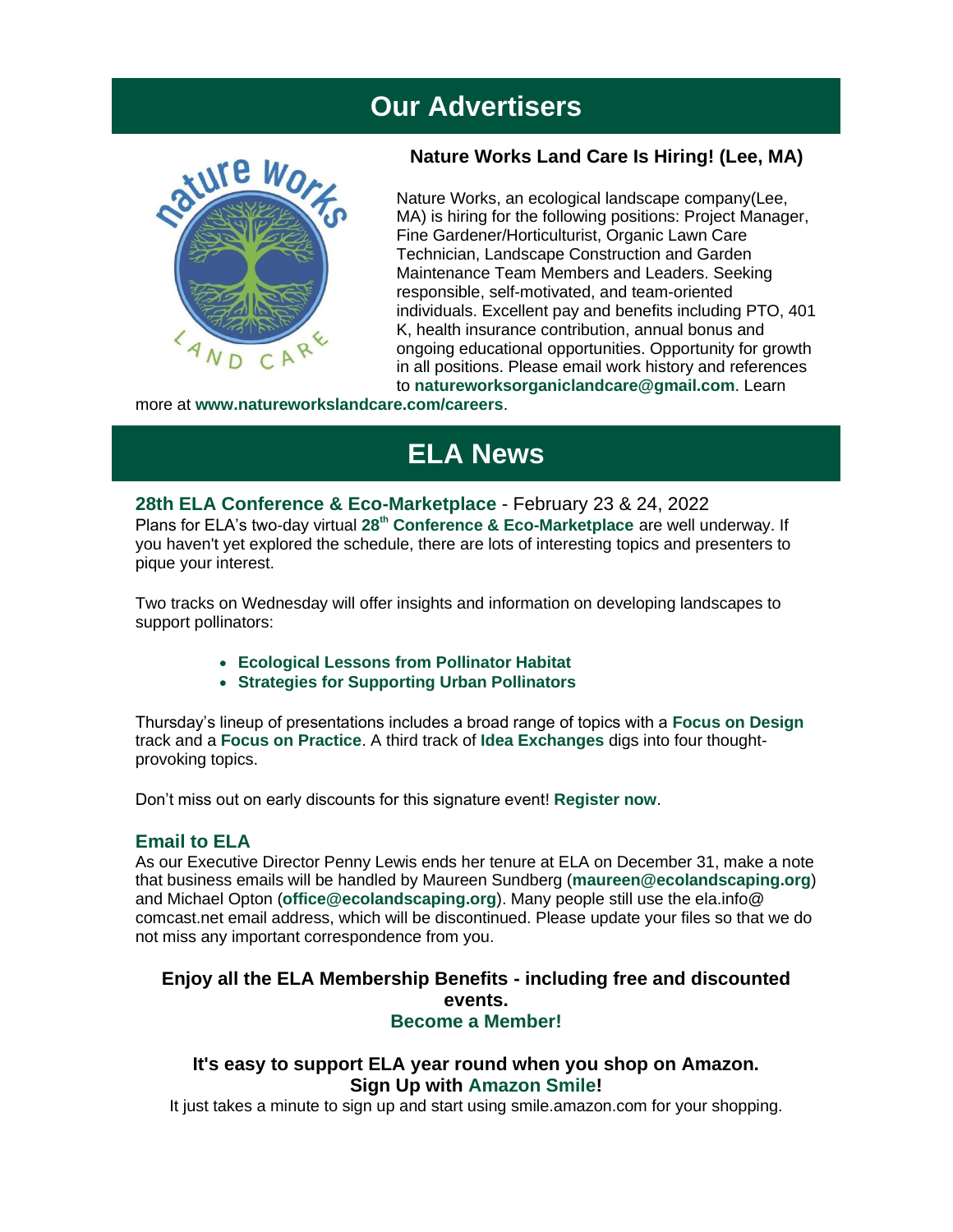# **Thank You to Our Conference Sponsors**







**Bunchberry Cornus canadensis** 

# **Planters' Choice Nursery**

New England's premier grower and re-wholesaler of quality nursery stock including a full line of native trees, shrubs and perennials

Newtown, CT Watertown, CT 203-426-4037 Planterschoice.com

# **Gleanings**

#### **Rediscovering Our Connection to the Web of Life**

As climate change intensifies and human activity impacts every corner of the planet, repairing our world increasingly means realizing that our fate is intertwined with that of other animal and plant species – not separate from theirs – and that we must think and act accordingly. Read more at **[Yale Environment 360](https://r20.rs6.net/tn.jsp?f=001IZqFAGNN9wKMqxWmXjekIsY540JcLZyjYNhdiKW87EPCIMGmHIqGlF-av35yaJ-p8Gc_RttSLpfYeG63cgjziUnliCyLpjSAYRJoUSPVWfspUo4hJNsZA5V7IYe9-NSJFPaThNR95tQ9jmip_K2-Fxokw9zfgy2nU3ZwR-r0mxAp-THLMI5f7_q6vX1Ngl-uSTnpedkfEzJvWGUep7zdIHEY0NZtS3gjTjgsx9P9wKQ0tFmTZLjGsg==&c=w9-lEzoSbRsZOWy6vlmE0fbSR-ITp2LcCOgQpKsvoB4u_GlIYYpq2A==&ch=-N6DkPvhqcXsrAmjtxihP4KCiApqhKu-VX6T2lttJaKHcui7Au-s8w==)**.

#### **Planting Trees in Underserved Neighborhoods**

Chicago will invest \$46 million in tree planting over the next five years. Mayor Lori Lightfoot says the city will



plant 75,000 trees and prioritize neighborhoods that have been underserved and disproportionately impacted by climate change. It's part of an effort to increase tree canopy coverage throughout the city. Read more at **[WTTW](https://r20.rs6.net/tn.jsp?f=001IZqFAGNN9wKMqxWmXjekIsY540JcLZyjYNhdiKW87EPCIMGmHIqGlF-av35yaJ-pZS9fJeS4-tIBiX9n5l_GPfofxBCZongzikHhxTkGi3LcIoOMlfqfrjSSKkarU8y1mZz1yqslJwCYHLJB3eA-7m9DpglUNCjIAYYtxyvGRxi0GKQOQx9WDQW9u1Vt3HSlFmge1Yu7oeBiwuTxLoMDdNysuUj7CE8g&c=w9-lEzoSbRsZOWy6vlmE0fbSR-ITp2LcCOgQpKsvoB4u_GlIYYpq2A==&ch=-N6DkPvhqcXsrAmjtxihP4KCiApqhKu-VX6T2lttJaKHcui7Au-s8w==)**.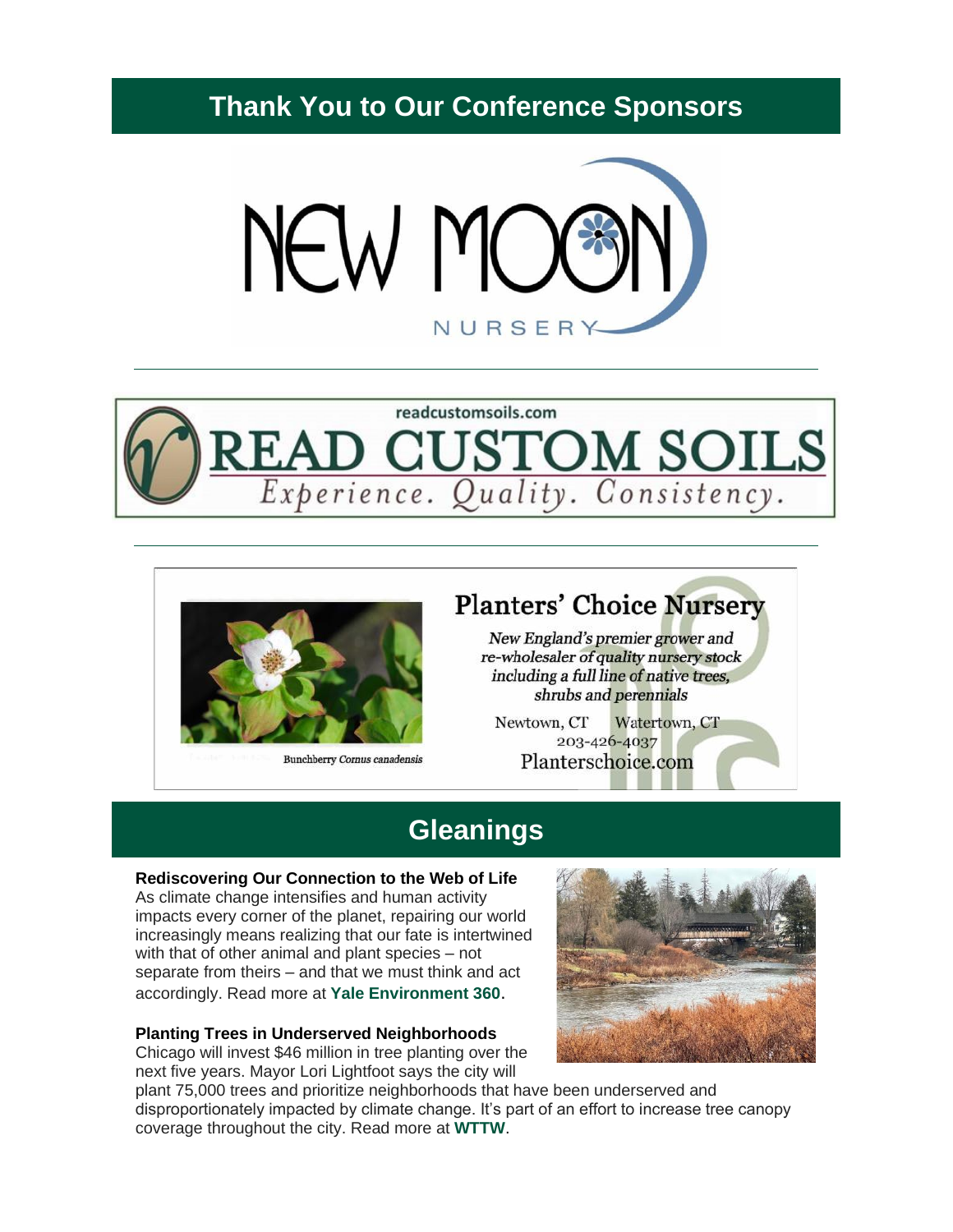#### **America the Beautiful Initiative**

NOAA is asking for input on what actions NOAA should take to advance President Biden's **[America the Beautiful](https://r20.rs6.net/tn.jsp?f=001IZqFAGNN9wKMqxWmXjekIsY540JcLZyjYNhdiKW87EPCIMGmHIqGlF-av35yaJ-p2lDbUOLjlg11HgU-i4TWvgsqLkKFd5UGhICaF3CiXo4e4VP15WMcih1p1gDjVz8qnws1vDo0ENQpqi5ivRyFBXSf1h_fVeBVccy86RAny0Q=&c=w9-lEzoSbRsZOWy6vlmE0fbSR-ITp2LcCOgQpKsvoB4u_GlIYYpq2A==&ch=-N6DkPvhqcXsrAmjtxihP4KCiApqhKu-VX6T2lttJaKHcui7Au-s8w==)** initiative. Now through December 28, a new notice in the **[Federal](https://r20.rs6.net/tn.jsp?f=001IZqFAGNN9wKMqxWmXjekIsY540JcLZyjYNhdiKW87EPCIMGmHIqGlF-av35yaJ-pjKfpEg4CGeLLKuKcE-9SJTq3A-qljSjYtSJ0KVg-ITo4KbLNuqWxKLF9QNZ-zQTDp4mlbBsEunGp2J9Po88Wu_sPNSwo9Z6uB-WlU-Db5Xs-jptpHeP3UW-awJJcc3aCSgZ2wJ2uXw4jUbbY-faS3rsB3-av-bPZaWWLd2FJqgAwEgIQxgzfoBmKCVjLtcUrRSnfH5JLHV18iDohvFJpOt7W5jH8aQBu0n50OBEHnRrBM0Sq_5XggaByprny9cNyYjPcPBn3KXaQ4EWiS317Bw==&c=w9-lEzoSbRsZOWy6vlmE0fbSR-ITp2LcCOgQpKsvoB4u_GlIYYpq2A==&ch=-N6DkPvhqcXsrAmjtxihP4KCiApqhKu-VX6T2lttJaKHcui7Au-s8w==)  [Register](https://r20.rs6.net/tn.jsp?f=001IZqFAGNN9wKMqxWmXjekIsY540JcLZyjYNhdiKW87EPCIMGmHIqGlF-av35yaJ-pjKfpEg4CGeLLKuKcE-9SJTq3A-qljSjYtSJ0KVg-ITo4KbLNuqWxKLF9QNZ-zQTDp4mlbBsEunGp2J9Po88Wu_sPNSwo9Z6uB-WlU-Db5Xs-jptpHeP3UW-awJJcc3aCSgZ2wJ2uXw4jUbbY-faS3rsB3-av-bPZaWWLd2FJqgAwEgIQxgzfoBmKCVjLtcUrRSnfH5JLHV18iDohvFJpOt7W5jH8aQBu0n50OBEHnRrBM0Sq_5XggaByprny9cNyYjPcPBn3KXaQ4EWiS317Bw==&c=w9-lEzoSbRsZOWy6vlmE0fbSR-ITp2LcCOgQpKsvoB4u_GlIYYpq2A==&ch=-N6DkPvhqcXsrAmjtxihP4KCiApqhKu-VX6T2lttJaKHcui7Au-s8w==)** gives the public an opportunity to contribute ideas on ways NOAA can work with community partners to advance the goals and recommendations in the report on **[Conserving](https://r20.rs6.net/tn.jsp?f=001IZqFAGNN9wKMqxWmXjekIsY540JcLZyjYNhdiKW87EPCIMGmHIqGlF-av35yaJ-pqBD0CExIoH-51anp_Jg1t5M4HGvCJsOn4_0E8yM4g2BMQMxEHTQILB5nUcfL4ah2bb1jgwKX1tAwxZ6ApswrdssYgEoRjJADhzKYQVQfpyBhk2kMqaKyuFvab-A6LOHZ_sgPC-bGajixhg_J-r2puc_DyyO5aKUnvCKiabzwY5Y=&c=w9-lEzoSbRsZOWy6vlmE0fbSR-ITp2LcCOgQpKsvoB4u_GlIYYpq2A==&ch=-N6DkPvhqcXsrAmjtxihP4KCiApqhKu-VX6T2lttJaKHcui7Au-s8w==)  [and Restoring America the Beautiful](https://r20.rs6.net/tn.jsp?f=001IZqFAGNN9wKMqxWmXjekIsY540JcLZyjYNhdiKW87EPCIMGmHIqGlF-av35yaJ-pqBD0CExIoH-51anp_Jg1t5M4HGvCJsOn4_0E8yM4g2BMQMxEHTQILB5nUcfL4ah2bb1jgwKX1tAwxZ6ApswrdssYgEoRjJADhzKYQVQfpyBhk2kMqaKyuFvab-A6LOHZ_sgPC-bGajixhg_J-r2puc_DyyO5aKUnvCKiabzwY5Y=&c=w9-lEzoSbRsZOWy6vlmE0fbSR-ITp2LcCOgQpKsvoB4u_GlIYYpq2A==&ch=-N6DkPvhqcXsrAmjtxihP4KCiApqhKu-VX6T2lttJaKHcui7Au-s8w==)**, including conserving at least 30% of U.S. lands and waters by the year 2030. Read more at **[National Oceanic and Atmospheric](https://r20.rs6.net/tn.jsp?f=001IZqFAGNN9wKMqxWmXjekIsY540JcLZyjYNhdiKW87EPCIMGmHIqGlF-av35yaJ-pfKtA-m8ZNivs7bmVlHiN7NIyc_NQLTKrUH947qypzK_PFFOBq1zxWbJIgO4QpSapef9lrrg7JEsitSLmB81fvh-CaRk788m9PJvRV82xHUNnKIbpP8mrppSqsJsMVoSe6h6fblnyxhuhJNdPZnn7LruqvXNN6EfaZHBVp7xfhFExi_iVY75Xzw==&c=w9-lEzoSbRsZOWy6vlmE0fbSR-ITp2LcCOgQpKsvoB4u_GlIYYpq2A==&ch=-N6DkPvhqcXsrAmjtxihP4KCiApqhKu-VX6T2lttJaKHcui7Au-s8w==)  [Administration](https://r20.rs6.net/tn.jsp?f=001IZqFAGNN9wKMqxWmXjekIsY540JcLZyjYNhdiKW87EPCIMGmHIqGlF-av35yaJ-pfKtA-m8ZNivs7bmVlHiN7NIyc_NQLTKrUH947qypzK_PFFOBq1zxWbJIgO4QpSapef9lrrg7JEsitSLmB81fvh-CaRk788m9PJvRV82xHUNnKIbpP8mrppSqsJsMVoSe6h6fblnyxhuhJNdPZnn7LruqvXNN6EfaZHBVp7xfhFExi_iVY75Xzw==&c=w9-lEzoSbRsZOWy6vlmE0fbSR-ITp2LcCOgQpKsvoB4u_GlIYYpq2A==&ch=-N6DkPvhqcXsrAmjtxihP4KCiApqhKu-VX6T2lttJaKHcui7Au-s8w==)**.

#### **Think Like a Wolf**

Thinking like a footloose wolf might be a recipe for land conservation success. Nearly three decades after the ambitious campaign launch to connect wildlife habitat from the Yukon in northern Canada to Yellowstone National Park, researchers say such big ambitions and lots of hype can pay off. Read more at **[Anthropocene Magazine](https://r20.rs6.net/tn.jsp?f=001IZqFAGNN9wKMqxWmXjekIsY540JcLZyjYNhdiKW87EPCIMGmHIqGlF-av35yaJ-p3nikoQETzjcK8hnEyaEnGUmB15u73tsaPtR7LOSIGzAAOpaSCxVGVbzWBc-P73g7mazs7J4VnWM6rLGud6au69geCRfKCRV_Dv780kgpQWfHKG2TONclwNeFZPxIb0yX_bRACGUDxEmaCkNU5NA5G4jVeJzTbM9wc0ykGfrfhg6aCpQJ4tfA00uoiMjIQabL7f70t7Sf2B3U-MRG9lmn76a_6wXFQL6tT4HPj_EQwHrfhCU4kcg35MPbbsHpwQ6d86bRRb_8Kfa-AzQsf-Q_RBZKe2s2I6c-aCVv3AeRxhxam058ai-KFHvciE9eqRpPdr454ORD614aoCrr49s-dcAGPzOU3ehzaNzB7DSxwOCWjrYRNq08GUYxKyYtz7JB7xqaT5A1Ti0=&c=w9-lEzoSbRsZOWy6vlmE0fbSR-ITp2LcCOgQpKsvoB4u_GlIYYpq2A==&ch=-N6DkPvhqcXsrAmjtxihP4KCiApqhKu-VX6T2lttJaKHcui7Au-s8w==)**.

#### **Mural Project Brings Birdsong to Life in Washington Heights**

An eye-catching and abstract new mixed-media mural by artist Jessica Maffia is the first public-art project to focus on sound. The National Audubon Society has produced more than 100 bird-themed public artworks – an initiative that has now expanded from New York City to as far away as Washington State. Read more a[t](https://r20.rs6.net/tn.jsp?f=001IZqFAGNN9wKMqxWmXjekIsY540JcLZyjYNhdiKW87EPCIMGmHIqGlF-av35yaJ-pTEzsi-J4jDYcJfKgs-AeEuePo5pfEvkUcsB6wnA5NWFVm-DV4rQTW31nD1N4GEq-K0NSNt_L8o6EqD6A8-EVA55g9vinRRfFVbZZ-f-rUr1P_NEijyOOtcb0LaHmxS3bn7GE8ciiUMhs3IeqADVz4lGtvgIkk_orrexVlZRggdLTu5RuqLTV7A==&c=w9-lEzoSbRsZOWy6vlmE0fbSR-ITp2LcCOgQpKsvoB4u_GlIYYpq2A==&ch=-N6DkPvhqcXsrAmjtxihP4KCiApqhKu-VX6T2lttJaKHcui7Au-s8w==) **[The National Audubon](https://r20.rs6.net/tn.jsp?f=001IZqFAGNN9wKMqxWmXjekIsY540JcLZyjYNhdiKW87EPCIMGmHIqGlF-av35yaJ-pTEzsi-J4jDYcJfKgs-AeEuePo5pfEvkUcsB6wnA5NWFVm-DV4rQTW31nD1N4GEq-K0NSNt_L8o6EqD6A8-EVA55g9vinRRfFVbZZ-f-rUr1P_NEijyOOtcb0LaHmxS3bn7GE8ciiUMhs3IeqADVz4lGtvgIkk_orrexVlZRggdLTu5RuqLTV7A==&c=w9-lEzoSbRsZOWy6vlmE0fbSR-ITp2LcCOgQpKsvoB4u_GlIYYpq2A==&ch=-N6DkPvhqcXsrAmjtxihP4KCiApqhKu-VX6T2lttJaKHcui7Au-s8w==)**.

#### **Natural Community Fact Sheets**

Are you looking for a good source of information to learn what species you should expect to see in certain conditions? State natural community factsheets are an excellent resource for understanding what native plant species you should expect to see in certain conditions. Read more at **[Maine Gov](https://r20.rs6.net/tn.jsp?f=001IZqFAGNN9wKMqxWmXjekIsY540JcLZyjYNhdiKW87EPCIMGmHIqGlF-av35yaJ-pIAGY-0LByt69huIIuM8HOgs8BRj9KKOUHPT4ma28RMJT08GRnri_LtwKCUdKKIhVIDk73OmFb_ls1FdY-76FHW6GGnoWgUiKgvBshtHW_AB-6iIvQAQkjW2VWKZefFVX&c=w9-lEzoSbRsZOWy6vlmE0fbSR-ITp2LcCOgQpKsvoB4u_GlIYYpq2A==&ch=-N6DkPvhqcXsrAmjtxihP4KCiApqhKu-VX6T2lttJaKHcui7Au-s8w==)**, **[Maine Gov Community Fact Sheets](https://r20.rs6.net/tn.jsp?f=001IZqFAGNN9wKMqxWmXjekIsY540JcLZyjYNhdiKW87EPCIMGmHIqGlF-av35yaJ-pmd3EmVZScFCF8Slu_nbrv83G3NYijF24xu6bA6oD47D3h5SJHDvelbTaSU9QSZVrR5c1L8tocNEPaQRp9u6zuIlVLCSU3vPQprtgrM-Ai6zpdLm05qBqPF8KuR-tEGUD&c=w9-lEzoSbRsZOWy6vlmE0fbSR-ITp2LcCOgQpKsvoB4u_GlIYYpq2A==&ch=-N6DkPvhqcXsrAmjtxihP4KCiApqhKu-VX6T2lttJaKHcui7Au-s8w==)** and **[Mass Gov Community Fact](https://r20.rs6.net/tn.jsp?f=001IZqFAGNN9wKMqxWmXjekIsY540JcLZyjYNhdiKW87EPCIMGmHIqGlF-av35yaJ-pwfIJXTH0lnDj_kTL3qb00XNr7w5rcXu3T0F7qfUafXbsCA6Ob71x6wpEktLrSBPE7l6S_BoC5dboqpXoOEvy5oEMLESkx-Rvh9e8OANiRY7-d63Mi-PvkHvHuu6w4yvkMbG8l1yCFqs=&c=w9-lEzoSbRsZOWy6vlmE0fbSR-ITp2LcCOgQpKsvoB4u_GlIYYpq2A==&ch=-N6DkPvhqcXsrAmjtxihP4KCiApqhKu-VX6T2lttJaKHcui7Au-s8w==)  [Sheets](https://r20.rs6.net/tn.jsp?f=001IZqFAGNN9wKMqxWmXjekIsY540JcLZyjYNhdiKW87EPCIMGmHIqGlF-av35yaJ-pwfIJXTH0lnDj_kTL3qb00XNr7w5rcXu3T0F7qfUafXbsCA6Ob71x6wpEktLrSBPE7l6S_BoC5dboqpXoOEvy5oEMLESkx-Rvh9e8OANiRY7-d63Mi-PvkHvHuu6w4yvkMbG8l1yCFqs=&c=w9-lEzoSbRsZOWy6vlmE0fbSR-ITp2LcCOgQpKsvoB4u_GlIYYpq2A==&ch=-N6DkPvhqcXsrAmjtxihP4KCiApqhKu-VX6T2lttJaKHcui7Au-s8w==)**.

#### **City Forests and Residential Areas Can Benefit Birds**

Often ignored, cities contain many small forest fragments and residential areas that offer tree canopy cover and a variety of native plants, which are both ideal environments for an array of species. Mark Hostetler, professor within the Department of Wildlife Ecology and Conservation, focuses on how cities can be planned and managed to maintain species richness. Read more at the **[University of Florida.](https://r20.rs6.net/tn.jsp?f=001IZqFAGNN9wKMqxWmXjekIsY540JcLZyjYNhdiKW87EPCIMGmHIqGlF-av35yaJ-p0g8Sq1Unbzms0oMpvaeUdm5TYF29mj6etDAKuAUIupjAuLfMMapuuyQYz-ACrm13U5ZvLisnc6iI611mMvQvuqdLn1ES6U2YuQSHOpvpEJ3QOZuiCQqp1lo6QwuhOghnd5dGmw8UGBE9CVPEpRkGf6TAUDgu28c15AntIXJF6xpZz5CU41GhiWohc1ni0GrYqZBBSjYGFoM4SbQHcGT2R6HAiL90-SWQ&c=w9-lEzoSbRsZOWy6vlmE0fbSR-ITp2LcCOgQpKsvoB4u_GlIYYpq2A==&ch=-N6DkPvhqcXsrAmjtxihP4KCiApqhKu-VX6T2lttJaKHcui7Au-s8w==)**

#### **Seven Simple Actions to Help Birds**

In 2019, scientists documented North America's staggering loss of nearly 3 billion breeding birds since 1970. Helping birds can be as simple as making changes to everyday habits. Here's our quick list of Seven Simple Actions you can take to help birds. Read more at **[Cornell Lab of Ornithology](https://r20.rs6.net/tn.jsp?f=001IZqFAGNN9wKMqxWmXjekIsY540JcLZyjYNhdiKW87EPCIMGmHIqGlF-av35yaJ-p2f35fuybrNjbDtksUyYVfTiH943tyKKH_GO9SpW0z5-dRTZ7iQvGIPPe4kuPMIiX6GN5npn-uqUJ6qLd2bXAttq9feh2fu3e6AQ9Y4YNB2Z5Htrkcmg08q2Y57JdNuv8rPc9VAfvMXPqmSXiIXFbww==&c=w9-lEzoSbRsZOWy6vlmE0fbSR-ITp2LcCOgQpKsvoB4u_GlIYYpq2A==&ch=-N6DkPvhqcXsrAmjtxihP4KCiApqhKu-VX6T2lttJaKHcui7Au-s8w==)**.

#### **Early Indigenous Land Use**

For over 7,000 years, the land on which the Arnold Arboretum now sits has been inhabited and used by diverse societies and cultures of Indigenous Peoples, including most recently the **[Massachusett Tribe](https://r20.rs6.net/tn.jsp?f=001IZqFAGNN9wKMqxWmXjekIsY540JcLZyjYNhdiKW87EPCIMGmHIqGlF-av35yaJ-pj8nUqbO2knsIvuAHFZeltLSN04EaMsIxLWMeSFOAuj8XhQunL76cJmWlwyuzs5tmCv5hI0LVgZBY6GU59Yyqag==&c=w9-lEzoSbRsZOWy6vlmE0fbSR-ITp2LcCOgQpKsvoB4u_GlIYYpq2A==&ch=-N6DkPvhqcXsrAmjtxihP4KCiApqhKu-VX6T2lttJaKHcui7Au-s8w==)**. Indigenous Peoples visited here occasionally and might have had seasonal camps. They probably came to hunt deer and other mammals. Read more at **[Harvard Arnold Arboretum](https://r20.rs6.net/tn.jsp?f=001IZqFAGNN9wKMqxWmXjekIsY540JcLZyjYNhdiKW87EPCIMGmHIqGlF-av35yaJ-p-mH4dEoxHOgRFaVt4WvFt1dyi22nctgCqvDwBhBwZHoTxqs1jfgK_X0-4LcQvjd0uHjapfsoyynKSGU-CuVSdELL0YrkcFUIcqtD3QKUNRuhozwWfsFYJuN1kPpyOcDB6tVpHKk76FQ=&c=w9-lEzoSbRsZOWy6vlmE0fbSR-ITp2LcCOgQpKsvoB4u_GlIYYpq2A==&ch=-N6DkPvhqcXsrAmjtxihP4KCiApqhKu-VX6T2lttJaKHcui7Au-s8w==)**.

#### **Finding Rhode Island Old Growth Forest**

This pocket of forest between a Warwick golf course and dispersed houses on Country View Drive doesn't look like much, at least to the untrained eye. But some of the trees have stood relatively untouched at least as far back as the Civil War. Proforestation, the practice of growing out an existing forest to its full ecological potential, could provide many benefits in maximizing carbon storage and sequestration. Read more at **[Eco Rhode Island News](https://r20.rs6.net/tn.jsp?f=001IZqFAGNN9wKMqxWmXjekIsY540JcLZyjYNhdiKW87EPCIMGmHIqGlF-av35yaJ-pqX0D2BAKNQtj0vLbH99ZKilOZGhwytIILbT13sRdwMvXkBxOvM9XiaKxs4Euai580ZXp0i0HLrEi7qq54QPi17KAwKMGB_BvLffock24bzRMzUlVushUGAZiM3FVoOGqXVAthEVMaxULg1TuFlsV4FhmK56yD0gYTzw9mTKK7NnNpDg1m_iijb2orLksrcy-l9NN7EijscPMT125ImE6ZOAPMjVDoGkWEVf8eHuC-r8=&c=w9-lEzoSbRsZOWy6vlmE0fbSR-ITp2LcCOgQpKsvoB4u_GlIYYpq2A==&ch=-N6DkPvhqcXsrAmjtxihP4KCiApqhKu-VX6T2lttJaKHcui7Au-s8w==)**.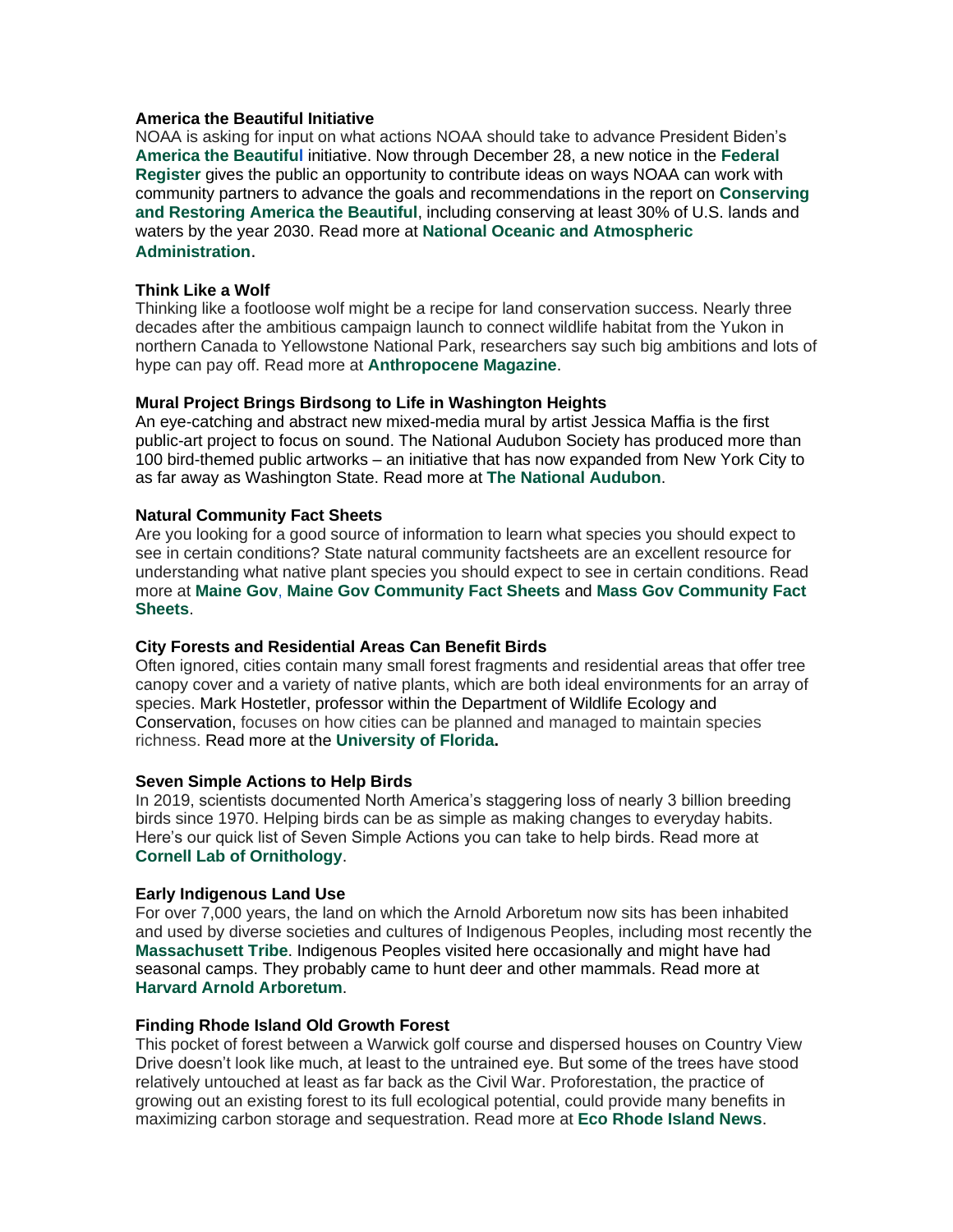#### **California Launches the Largest Food Waste Recycling Program in the U.S.**

Seeking to cut down on methane pollution from organic waste, California is launching a statewide food waste recycling program in January, the largest initiative in the United States. Read more at **[Yale Environment 360](https://r20.rs6.net/tn.jsp?f=001IZqFAGNN9wKMqxWmXjekIsY540JcLZyjYNhdiKW87EPCIMGmHIqGlF-av35yaJ-pqzM21BwELNXqkqaBQcq5xC30OG0o-ili38-9HuBrKQQzNpnNhmSSTCs0a7kIoGGAIMzosh-RKm-a1f67gq40y_o0SiihIJi1Kc6zktjU30FVcrBe6qtDQ4L_z63oq4vZjW9Q34ZA3ZJmWfifoTA3RMWkvOHmlH6US_z3mFn_XtMCOk_ePcWmsWjPmB7R8QNN&c=w9-lEzoSbRsZOWy6vlmE0fbSR-ITp2LcCOgQpKsvoB4u_GlIYYpq2A==&ch=-N6DkPvhqcXsrAmjtxihP4KCiApqhKu-VX6T2lttJaKHcui7Au-s8w==)**.

## **Events to Note**

#### **Events to Note (listings indicate local time unless otherwise noted)**

At this time, many events are still being held online; check with organizations to confirm the most up-to-date information.

#### **December**

December 16 **The Quiet Transition - [Leading by Example in Lean Quiet Land Care](https://r20.rs6.net/tn.jsp?f=001IZqFAGNN9wKMqxWmXjekIsY540JcLZyjYNhdiKW87EPCIMGmHIqGlF-av35yaJ-p2POmf_3vkCcLBUbTKskGPV6EwqZNCkRznAY4MB6IrGbXMJyIto7RRI81tY6wieTI04pr2QI5XsPT_1LCNK1pM6B7eqU2rxneQYtnofmDHDy_ZkpPbCmGSBGOIKHorD_2rvEfBnYlsPlbdagkA3Se3F90GCDWYxpi&c=w9-lEzoSbRsZOWy6vlmE0fbSR-ITp2LcCOgQpKsvoB4u_GlIYYpq2A==&ch=-N6DkPvhqcXsrAmjtxihP4KCiApqhKu-VX6T2lttJaKHcui7Au-s8w==)**; 12:00-2:00pm ET.

#### **January**

January 12 **[Seed Sowing 101](https://r20.rs6.net/tn.jsp?f=001IZqFAGNN9wKMqxWmXjekIsY540JcLZyjYNhdiKW87EPCIMGmHIqGlIOU9WRQgpqh3Mlg9TpJYrpTLoicifs9HUO82aJ43TqeU3N2mfrXTOSucJCLyvBC6MX_PCEhFuj4e-X2UG26gfVcf1vrSDEtgHXsBh7P4sME2LmJlBfglFFimu4dTQTO_2-hipHn3OiyNrnoIxjjf6xNwutrd9Mb63BeIYQd4bEDszs-uHFeDSg=&c=w9-lEzoSbRsZOWy6vlmE0fbSR-ITp2LcCOgQpKsvoB4u_GlIYYpq2A==&ch=-N6DkPvhqcXsrAmjtxihP4KCiApqhKu-VX6T2lttJaKHcui7Au-s8w==)**; 12:30-1:00pm ET.

January 13 **[America's Public Gardens: A Resource for Native Plants](https://r20.rs6.net/tn.jsp?f=001IZqFAGNN9wKMqxWmXjekIsY540JcLZyjYNhdiKW87EPCIMGmHIqGlF-av35yaJ-pD67f0Pw9IxPE07IvqBOFtQ9HT4QvXLY5C5GVAPf94R-2upDgd6ArVdDZN2ZPAQKdKROfQsIS2u3j0xnBqRsmoMGj2oeY2OclSjofnZ5iRWIpRoXGPeWUdKoKf_0s6MnW&c=w9-lEzoSbRsZOWy6vlmE0fbSR-ITp2LcCOgQpKsvoB4u_GlIYYpq2A==&ch=-N6DkPvhqcXsrAmjtxihP4KCiApqhKu-VX6T2lttJaKHcui7Au-s8w==)**; 6:00pm CT. January 13 **[Wild & Scenic Film Festival](https://r20.rs6.net/tn.jsp?f=001IZqFAGNN9wKMqxWmXjekIsY540JcLZyjYNhdiKW87EPCIMGmHIqGlF-av35yaJ-pB0h6uref7nxqkRp1GPAGIXsOsDrbfbkhYDHlr45gC1GHhj5SVB-Wu0bBErWc5nPRhsSK8AxrrE_OA0mRlh98oqWqjEpNVGPGajxakuiZC4Z-NIzuOI0Rs6stOXqKc7B7FetDVCd6q_2NmFnPw1PMBMRUGpbRh_C4tcR0N77lKe-VyRm7bHDDtcsEnW_2V_kyS2z9iSijCzmLr1to8WtIRGU1OXeCvDcod333EOEtDWh2VyshziSJo2SyqFWu0o8fAhtTZ8ldTjpqqRO3KZ-g8JXBovkfvyfbfWin8AubV7k6RmBudbzkrbpwJl45tlxppY8qlgWZmgaFAIlB0HZwMotd7vqrpkQTyAY7uWE3b5M5Nwax8PR6Ig7mp-aqF5DU&c=w9-lEzoSbRsZOWy6vlmE0fbSR-ITp2LcCOgQpKsvoB4u_GlIYYpq2A==&ch=-N6DkPvhqcXsrAmjtxihP4KCiApqhKu-VX6T2lttJaKHcui7Au-s8w==)**; times vary.

January 13,20,27 **[QGIS for ALL: From LiDar to Topos with QGIS](https://r20.rs6.net/tn.jsp?f=001IZqFAGNN9wKMqxWmXjekIsY540JcLZyjYNhdiKW87EPCIMGmHIqGlF-av35yaJ-prnZTVqzu3VPNUmf7dCDu9uJQzybo7DUkLtQjGqJGYncFeGRoP4juw68ZCpGsJ1Jrw-wPTKlPfpQFsbEEjjRHLjxtEYFczwoqLaYZ0r5NpuOCIii7X2a8JXa7ZRKp_6aV2FH5gIS6f0kSgA2LWvGqo47txrMgYv1ZZ-wb1vg_ogwsTexADOJUmYfLjqx6JXcAvTJVBuArPjkrRKcUk0o4jO5v77kM8Bq8iUuuRrcHdQAMqpPrx6SCJGsc5dWqitGJMXhaMwf8ZltFHyTabmAYnMJSTblO42RajE4ADauo3OnIXMvYMzur7oHtXHlC_MziCFKA8K4r23NMkjotX9MKzyLEvSCNfTxxx_iWU2MvYZe0Jue29G2zAYX3CTbF8lx1THVCpt_Xr_Y=&c=w9-lEzoSbRsZOWy6vlmE0fbSR-ITp2LcCOgQpKsvoB4u_GlIYYpq2A==&ch=-N6DkPvhqcXsrAmjtxihP4KCiApqhKu-VX6T2lttJaKHcui7Au-s8w==)**; 3:00-4:30pm ET. January 15&16 **[NOFA/Mass Winter Conference](https://r20.rs6.net/tn.jsp?f=001IZqFAGNN9wKMqxWmXjekIsY540JcLZyjYNhdiKW87EPCIMGmHIqGlIOU9WRQgpqhLlaRohz2R4qX5Xw40q5OwJIa7xGvnC86B_xzbRYQSHOAo6Qgp-RdWu73VAD3rMATOXUJadY6G_PvXiJZw4Gf5e4gfKbuDVpBNnbWyd3LtJ7H1zsaXWwEgSMY-Bv4Oukz&c=w9-lEzoSbRsZOWy6vlmE0fbSR-ITp2LcCOgQpKsvoB4u_GlIYYpq2A==&ch=-N6DkPvhqcXsrAmjtxihP4KCiApqhKu-VX6T2lttJaKHcui7Au-s8w==)**; online.

January 19 **ELA Webinar[→Forest Ecosystems and the Winds of Change -](https://r20.rs6.net/tn.jsp?f=001IZqFAGNN9wKMqxWmXjekIsY540JcLZyjYNhdiKW87EPCIMGmHIqGlIOU9WRQgpqhpIU8yKJ3fJuy-ESgcgnjXCLB3CrMWVG_-uJwDy_O-QdkgMlA10ejWBgO2__uLcflWV6pyuT_m2f6ACCDbMwGFcSpjkX3USxYXGnwWz8CIieM1HpAqff8wbA8mZQ_tLH86Bs5fFxJ9_mfErvH_sgdhdLOjAdV1EW2jOcblwn6QR__U0eNPqnk4OUwZBHlAOxdlKUVogZ0sMp7PaPyg-VhoFppUjyG-q_g4hjExBfimG0=&c=w9-lEzoSbRsZOWy6vlmE0fbSR-ITp2LcCOgQpKsvoB4u_GlIYYpq2A==&ch=-N6DkPvhqcXsrAmjtxihP4KCiApqhKu-VX6T2lttJaKHcui7Au-s8w==) Forests as a [Cog in the Earth's Climate System](https://r20.rs6.net/tn.jsp?f=001IZqFAGNN9wKMqxWmXjekIsY540JcLZyjYNhdiKW87EPCIMGmHIqGlIOU9WRQgpqhpIU8yKJ3fJuy-ESgcgnjXCLB3CrMWVG_-uJwDy_O-QdkgMlA10ejWBgO2__uLcflWV6pyuT_m2f6ACCDbMwGFcSpjkX3USxYXGnwWz8CIieM1HpAqff8wbA8mZQ_tLH86Bs5fFxJ9_mfErvH_sgdhdLOjAdV1EW2jOcblwn6QR__U0eNPqnk4OUwZBHlAOxdlKUVogZ0sMp7PaPyg-VhoFppUjyG-q_g4hjExBfimG0=&c=w9-lEzoSbRsZOWy6vlmE0fbSR-ITp2LcCOgQpKsvoB4u_GlIYYpq2A==&ch=-N6DkPvhqcXsrAmjtxihP4KCiApqhKu-VX6T2lttJaKHcui7Au-s8w==)**; 12:00-1:00pm ET.

January 20,21,27,28 **- [Expanding the Scope of Landscape Design: People, Ecology &](https://r20.rs6.net/tn.jsp?f=001IZqFAGNN9wKMqxWmXjekIsY540JcLZyjYNhdiKW87EPCIMGmHIqGlF-av35yaJ-pdTC3QF7rLca5AkD5OAlPLbZ6aejAP2JU-s5o-TCdD1m__QuoRUd62E4-xiuZlc2ru22QCufIUNq_XN94T_45i2NNjLnqy3_OWiOtwzVz2Me5X9XkichuwH61cxtXMEGEtpfQ5YQF9R49htAvPf2k-VhHI1kth5d_&c=w9-lEzoSbRsZOWy6vlmE0fbSR-ITp2LcCOgQpKsvoB4u_GlIYYpq2A==&ch=-N6DkPvhqcXsrAmjtxihP4KCiApqhKu-VX6T2lttJaKHcui7Au-s8w==)  [Time](https://r20.rs6.net/tn.jsp?f=001IZqFAGNN9wKMqxWmXjekIsY540JcLZyjYNhdiKW87EPCIMGmHIqGlF-av35yaJ-pdTC3QF7rLca5AkD5OAlPLbZ6aejAP2JU-s5o-TCdD1m__QuoRUd62E4-xiuZlc2ru22QCufIUNq_XN94T_45i2NNjLnqy3_OWiOtwzVz2Me5X9XkichuwH61cxtXMEGEtpfQ5YQF9R49htAvPf2k-VhHI1kth5d_&c=w9-lEzoSbRsZOWy6vlmE0fbSR-ITp2LcCOgQpKsvoB4u_GlIYYpq2A==&ch=-N6DkPvhqcXsrAmjtxihP4KCiApqhKu-VX6T2lttJaKHcui7Au-s8w==)**; 1:00-4:30 ET.

January 23,30, **[February 6,13,27 Site Grading Fundamentals: Go Back to Basics and](https://r20.rs6.net/tn.jsp?f=001IZqFAGNN9wKMqxWmXjekIsY540JcLZyjYNhdiKW87EPCIMGmHIqGlF-av35yaJ-prnZTVqzu3VPNUmf7dCDu9uJQzybo7DUkLtQjGqJGYncFeGRoP4juw68ZCpGsJ1Jrw-wPTKlPfpQFsbEEjjRHLjxtEYFczwoqLaYZ0r5NpuOCIii7X2a8JXa7ZRKp_6aV2FH5gIS6f0kSgA2LWvGqo47txrMgYv1ZZ-wb1vg_ogwsTexADOJUmYfLjqx6JXcAvTJVBuArPjkrRKcUk0o4jO5v77kM8Bq8iUuuRrcHdQAMqpPrx6SCJGsc5dWqitGJMXhaMwf8ZltFHyTabmAYnMJSTblO42RajE4ADauo3OnIXMvYMzur7oHtXHlC_MziCFKA8K4r23NMkjotX9MKzyLEvSCNfTxxx_iWU2MvYZe0Jue29G2zAYX3CTbF8lx1THVCpt_Xr_Y=&c=w9-lEzoSbRsZOWy6vlmE0fbSR-ITp2LcCOgQpKsvoB4u_GlIYYpq2A==&ch=-N6DkPvhqcXsrAmjtxihP4KCiApqhKu-VX6T2lttJaKHcui7Au-s8w==)  [Sharpen Your Skills](https://r20.rs6.net/tn.jsp?f=001IZqFAGNN9wKMqxWmXjekIsY540JcLZyjYNhdiKW87EPCIMGmHIqGlF-av35yaJ-prnZTVqzu3VPNUmf7dCDu9uJQzybo7DUkLtQjGqJGYncFeGRoP4juw68ZCpGsJ1Jrw-wPTKlPfpQFsbEEjjRHLjxtEYFczwoqLaYZ0r5NpuOCIii7X2a8JXa7ZRKp_6aV2FH5gIS6f0kSgA2LWvGqo47txrMgYv1ZZ-wb1vg_ogwsTexADOJUmYfLjqx6JXcAvTJVBuArPjkrRKcUk0o4jO5v77kM8Bq8iUuuRrcHdQAMqpPrx6SCJGsc5dWqitGJMXhaMwf8ZltFHyTabmAYnMJSTblO42RajE4ADauo3OnIXMvYMzur7oHtXHlC_MziCFKA8K4r23NMkjotX9MKzyLEvSCNfTxxx_iWU2MvYZe0Jue29G2zAYX3CTbF8lx1THVCpt_Xr_Y=&c=w9-lEzoSbRsZOWy6vlmE0fbSR-ITp2LcCOgQpKsvoB4u_GlIYYpq2A==&ch=-N6DkPvhqcXsrAmjtxihP4KCiApqhKu-VX6T2lttJaKHcui7Au-s8w==)**; 3:00-5:00pm ET.

January 26 **ELA Webinar[→Engaging Landowners in Sustainable Stewardship](https://r20.rs6.net/tn.jsp?f=001IZqFAGNN9wKMqxWmXjekIsY540JcLZyjYNhdiKW87EPCIMGmHIqGlIOU9WRQgpqh17nAKXAEfhLEh-2qoZMbA_rDvV18GMZjl98kty6weo4a4AskyXQt1cb7FJEnzo0Of_nbxXAOT1MnF6iPWFG8WtK-hxXGc1-8qlioPy3kY6PWgcs0kFKlq8hrxBvO6YbsHF54Mdgz3or_5a8aj-qBpP0BdoLA7K9KWvCGXFjVeDcJ-S4EMTndWg==&c=w9-lEzoSbRsZOWy6vlmE0fbSR-ITp2LcCOgQpKsvoB4u_GlIYYpq2A==&ch=-N6DkPvhqcXsrAmjtxihP4KCiApqhKu-VX6T2lttJaKHcui7Au-s8w==)**; 12:00- 1:00pm ET.

January 29 **ELA Class[→Plant Nutrients](https://r20.rs6.net/tn.jsp?f=001IZqFAGNN9wKMqxWmXjekIsY540JcLZyjYNhdiKW87EPCIMGmHIqGlIOU9WRQgpqhAv4gwroRCnM4dESTfe6rGubDzmNQ-07IKJ8bZSvka2dxNDeRV0iJ_pj7Cvy59AGkW4uAHTdQaH7xn2T5oBaAYezUHtoJZNf-NxtRtFc7MzxTLgpUL42u143UDpdzQiM9h7aJ2PFljXo=&c=w9-lEzoSbRsZOWy6vlmE0fbSR-ITp2LcCOgQpKsvoB4u_GlIYYpq2A==&ch=-N6DkPvhqcXsrAmjtxihP4KCiApqhKu-VX6T2lttJaKHcui7Au-s8w==)**; 10:00am-12:00pm ET.

#### **February**

February 9 **ELA Webinar[→Regenerating Suburbia One Garden at a Time](https://r20.rs6.net/tn.jsp?f=001IZqFAGNN9wKMqxWmXjekIsY540JcLZyjYNhdiKW87EPCIMGmHIqGlIOU9WRQgpqh4bs7PltO-3yQMNXgs4RdwrJPtpG3osC5FDdU8j6SUqPIkYdD6mxk0IGY78Ur9DOzB0jtUdFaHSSmbVu_jbeGNr8RatkDpVZZkwV31WUjhwr9uo8uQgx6Lk036aCtOg3LB9pJIVnX6mY=&c=w9-lEzoSbRsZOWy6vlmE0fbSR-ITp2LcCOgQpKsvoB4u_GlIYYpq2A==&ch=-N6DkPvhqcXsrAmjtxihP4KCiApqhKu-VX6T2lttJaKHcui7Au-s8w==)**; 12:00-1:00pm ET.

February 10,17,24 **[QGIS for ArcMap Users: Making the Transition](https://r20.rs6.net/tn.jsp?f=001IZqFAGNN9wKMqxWmXjekIsY540JcLZyjYNhdiKW87EPCIMGmHIqGlF-av35yaJ-prnZTVqzu3VPNUmf7dCDu9uJQzybo7DUkLtQjGqJGYncFeGRoP4juw68ZCpGsJ1Jrw-wPTKlPfpQFsbEEjjRHLjxtEYFczwoqLaYZ0r5NpuOCIii7X2a8JXa7ZRKp_6aV2FH5gIS6f0kSgA2LWvGqo47txrMgYv1ZZ-wb1vg_ogwsTexADOJUmYfLjqx6JXcAvTJVBuArPjkrRKcUk0o4jO5v77kM8Bq8iUuuRrcHdQAMqpPrx6SCJGsc5dWqitGJMXhaMwf8ZltFHyTabmAYnMJSTblO42RajE4ADauo3OnIXMvYMzur7oHtXHlC_MziCFKA8K4r23NMkjotX9MKzyLEvSCNfTxxx_iWU2MvYZe0Jue29G2zAYX3CTbF8lx1THVCpt_Xr_Y=&c=w9-lEzoSbRsZOWy6vlmE0fbSR-ITp2LcCOgQpKsvoB4u_GlIYYpq2A==&ch=-N6DkPvhqcXsrAmjtxihP4KCiApqhKu-VX6T2lttJaKHcui7Au-s8w==)**; 3:00-4:30pm ET.

February 15 **ELA Class[→Climate Change and Native Plants](https://r20.rs6.net/tn.jsp?f=001IZqFAGNN9wKMqxWmXjekIsY540JcLZyjYNhdiKW87EPCIMGmHIqGlIOU9WRQgpqhU_c-fBLbGLgdmV53OPe265IzEFt5lIEMJRtDp2sJl0cAy2EE4Pb0zmmFEmbQ85UU2A6VNUIJrKr_wetLVjfRYcR_7MTDPZTfUBzj5eTuBXavwMMUcDyJy3NunsvGhBV967R6UbY4RRmsxQqRfVvjIgYb9VaUFzj8&c=w9-lEzoSbRsZOWy6vlmE0fbSR-ITp2LcCOgQpKsvoB4u_GlIYYpq2A==&ch=-N6DkPvhqcXsrAmjtxihP4KCiApqhKu-VX6T2lttJaKHcui7Au-s8w==)**; 6:00-8:30pm ET.

February 17 **ELA Class[→Finding Your Environmental Ethic](https://r20.rs6.net/tn.jsp?f=001IZqFAGNN9wKMqxWmXjekIsY540JcLZyjYNhdiKW87EPCIMGmHIqGlIOU9WRQgpqhB8fK5wiQ1hLzroMk7Y66BM8WJNTDLWEOn24HBPhZFnycP9TNp11wRvOOB-OPallK22NGXTyaDFsVWqeavT-oP6pCXzfR0SNVwza6fvRHUZ33leqOZnjwnM5z-DUK5dZGv58HNDbdtgVo8jtci-tme0zMPr0u48FV&c=w9-lEzoSbRsZOWy6vlmE0fbSR-ITp2LcCOgQpKsvoB4u_GlIYYpq2A==&ch=-N6DkPvhqcXsrAmjtxihP4KCiApqhKu-VX6T2lttJaKHcui7Au-s8w==)**; 6:00am-7:00pm ET.

February 23-24 **[ELA Conference & Eco-Marketplace](https://r20.rs6.net/tn.jsp?f=001IZqFAGNN9wKMqxWmXjekIsY540JcLZyjYNhdiKW87EPCIMGmHIqGlIOU9WRQgpqhxiqUEwXNKshL0IlNTfhAw7-iX3bQHqkc-19DSr4oH241Eyq_X1LSx5LtWNYASSmcEx_c45moAxOcjcYDDrpeiBslo5Bl57DfZjzq-tURi34dt5Jzk5m-51rO5VWDPFLc4FehMovDC6Q5CERwXGW_Cw==&c=w9-lEzoSbRsZOWy6vlmE0fbSR-ITp2LcCOgQpKsvoB4u_GlIYYpq2A==&ch=-N6DkPvhqcXsrAmjtxihP4KCiApqhKu-VX6T2lttJaKHcui7Au-s8w==)**; 8:00am-5:00pm ET.

#### **Anytime**

**[URI Cooperative Extension Learn at Home Webinar Series](https://r20.rs6.net/tn.jsp?f=001AFho08mAnEeBmz843iFWK8NKptjui6lRFEStwzlCyIpUGk5-t9o9e7r1DyUwwx1Zr9ncQo5XvcR251wOMS6rhvmkv80tJ_DW2CLG3eZid2f06skFVz0FEQYsW6y1_cJA4Z13vcSjJj0DTe9oidO8dFb-bsexlUvPweU9jEPfoVQ8_rAXBI0XaIfC51ZFSAYU5up4I7Gnk3AG6x6AWiBIyI4ezJ_2LuvvRSCHfRNyURTp0g-DgZ7Rbw==&c=FELuz_3rfOF6ckbIZGoXYyALx-ce3Pd95vX4qveq6z1wABV3wVGjDQ==&ch=uc69vArgMunqwA4qRtremhqjJJzC5bKqRJOhou9QRAZEkHUgBjD5RQ==) [Deep Roots: Native Plants at Noon](https://r20.rs6.net/tn.jsp?f=001IZqFAGNN9wKMqxWmXjekIsY540JcLZyjYNhdiKW87EPCIMGmHIqGlNC3L693MpXyiu4Fkggfxip1hkLN28Ry-BXuyYzSxlWWr7Qh7U3M66WtzANGMywiXdstI0U2erRjxBTfFfQPcliV8aSGTL1OO5VliafvVuxC&c=w9-lEzoSbRsZOWy6vlmE0fbSR-ITp2LcCOgQpKsvoB4u_GlIYYpq2A==&ch=-N6DkPvhqcXsrAmjtxihP4KCiApqhKu-VX6T2lttJaKHcui7Au-s8w==)** 

Submit events by the 10th of the month for inclusion in the upcoming newsletter.